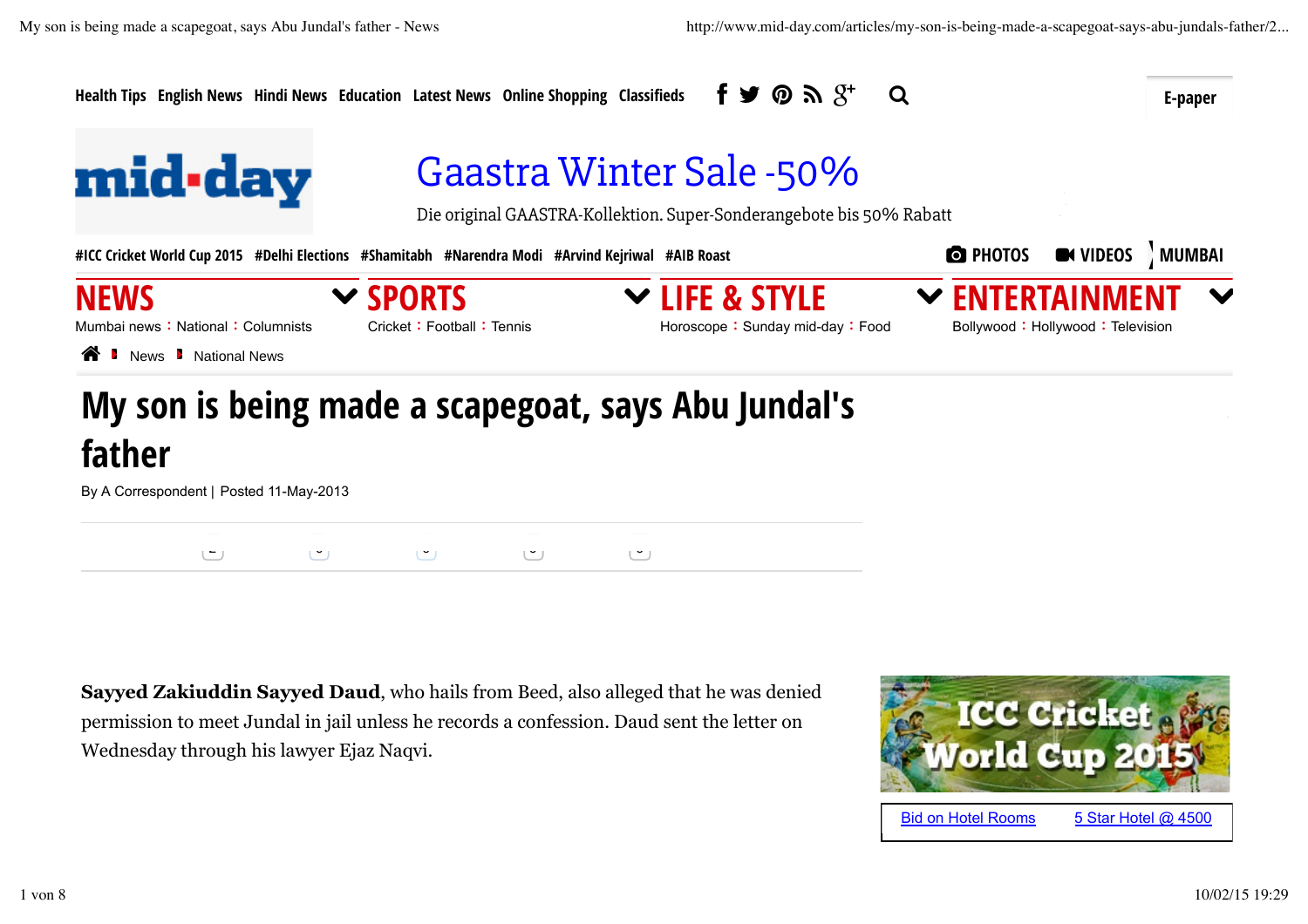

The letter read, "I tried to meet my son on August 10 last year, but was threatened by the police. My son is illegally kept in isolation at the Arthur Road jail. When Indian Intelligence

## TR EN D IN G



Spotted: Karisma Kapoor, Malaika Arora Khan, Amrita Arora Ladak

 $\blacksquare$  Bollywood News | 09-Feb-2015



Mumbai: Cleaner uses cellphone to spy on women at loo in Andheri lounge

**A** Crime News | 09-Feb-2015



When Salman Khan cancelled 'Bajrangi Bhaijaan' shoot for pet dog

**B** Bollywood News | 09-Feb-2015



Will this upcoming bold  $M_{\odot}$ m. ma $_{\odot}$  film manage as a